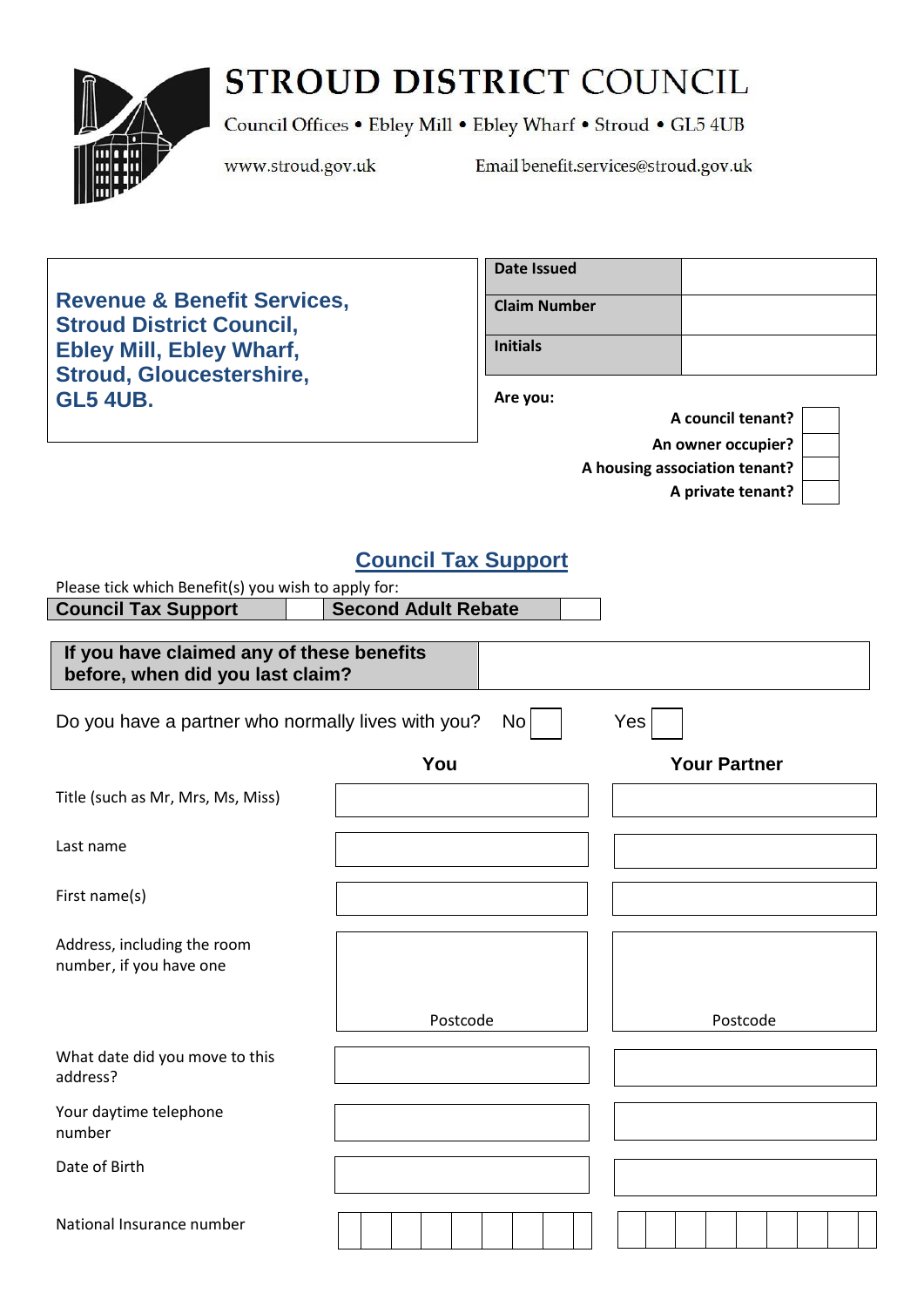### **Please list all of the people who usually live with you, even if they are away temporarily.**

This includes lodgers, foster children, subtenants or joint tenants, and people who do not depend on you and their own children). Please also include non-resident carers if they have a room to sleep in.

| Surname | <b>First Names</b> | <b>Relationship To You</b> | Date of Birth |
|---------|--------------------|----------------------------|---------------|
|         |                    |                            |               |
|         |                    |                            |               |
|         |                    |                            |               |
|         |                    |                            |               |
|         |                    |                            |               |
|         |                    |                            |               |

| Details of all income* for everyone in the household |                                       |  |  |
|------------------------------------------------------|---------------------------------------|--|--|
| Name                                                 | Type of income<br>Frequency<br>Amount |  |  |
|                                                      |                                       |  |  |
|                                                      |                                       |  |  |
|                                                      |                                       |  |  |
|                                                      |                                       |  |  |
|                                                      |                                       |  |  |

*\*This includes earnings/wages, benefits, pensions, tax credits and any other money coming in.*

| Details of all bank/building society accounts & savings for you/you & your partner |      |             |               |
|------------------------------------------------------------------------------------|------|-------------|---------------|
| <b>Name</b>                                                                        | Type | Account ref | Balance/Value |
|                                                                                    |      |             |               |
|                                                                                    |      |             |               |
|                                                                                    |      |             |               |
|                                                                                    |      |             |               |
|                                                                                    |      |             |               |

| I/We pay the following expenses: |  |                    |                    |           |  |
|----------------------------------|--|--------------------|--------------------|-----------|--|
| Childcare costs:                 |  |                    | Evidence provided? |           |  |
| Charge                           |  | Frequency          |                    | Provider? |  |
| Private pension contributions:   |  | Evidence provided? |                    |           |  |
| Amount                           |  | Frequency          |                    | Provider? |  |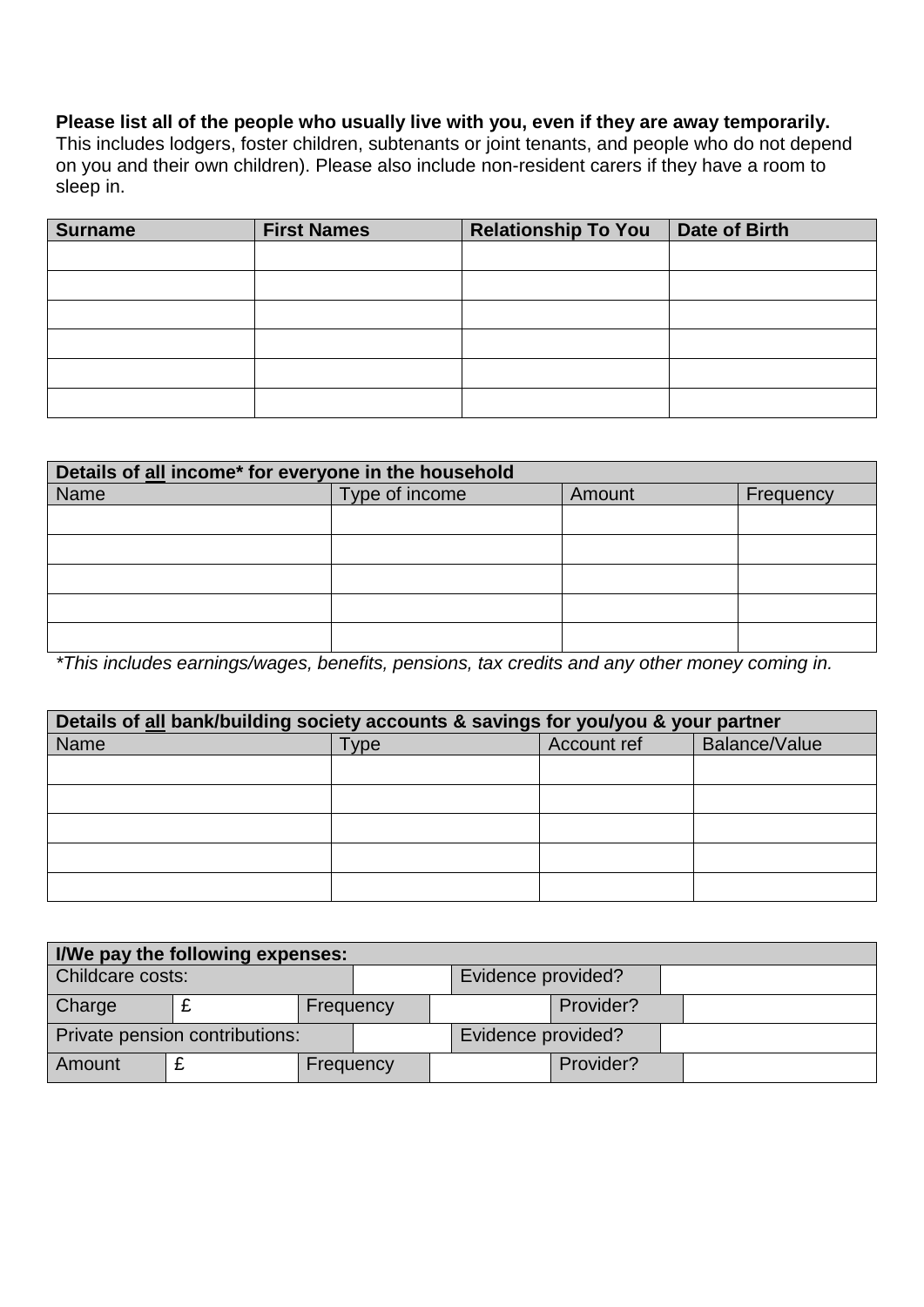#### **Backdating**

We can award Council Tax Support from the date you first contacted us if you return the form within one month of the date it starts. Sometimes we can pay benefit from an earlier date if you have a good reason for not claiming it before.

| Please tell us the date you want the benefit to start.                                         |  |
|------------------------------------------------------------------------------------------------|--|
| Please tell us below why you have not claimed before. Continue on a separate sheet if required |  |

and where possible, provide evidence to back up what you have to tell us.

| <b>Sharing Information:</b>                                                                      |                             |                          |  |
|--------------------------------------------------------------------------------------------------|-----------------------------|--------------------------|--|
| I give Stroud District Council permission to share information about my claim with a third party |                             |                          |  |
| Yes/No                                                                                           | Name/details of third party | Relationship to claimant |  |
|                                                                                                  |                             |                          |  |
|                                                                                                  |                             |                          |  |

You must provide

#### **Declaration**

- I declare that I have a genuine liability to pay rent and / or council tax. The information I have given to the Benefit Officer to establish my eligibility, including the information that has been recorded on this form, is correct and complete. I have provided / will provide original evidence to support all aspects of my claim.
- I understand that if I knowingly give information that is incorrect you may take action against me. This may include court action.
- I agree that you may use the information I have provided to process this application. You may check some of the information with other sources as allowed by the law.
- I know that I must tell Benefit Services immediately in writing about any changes in my circumstances, which might affect my claim.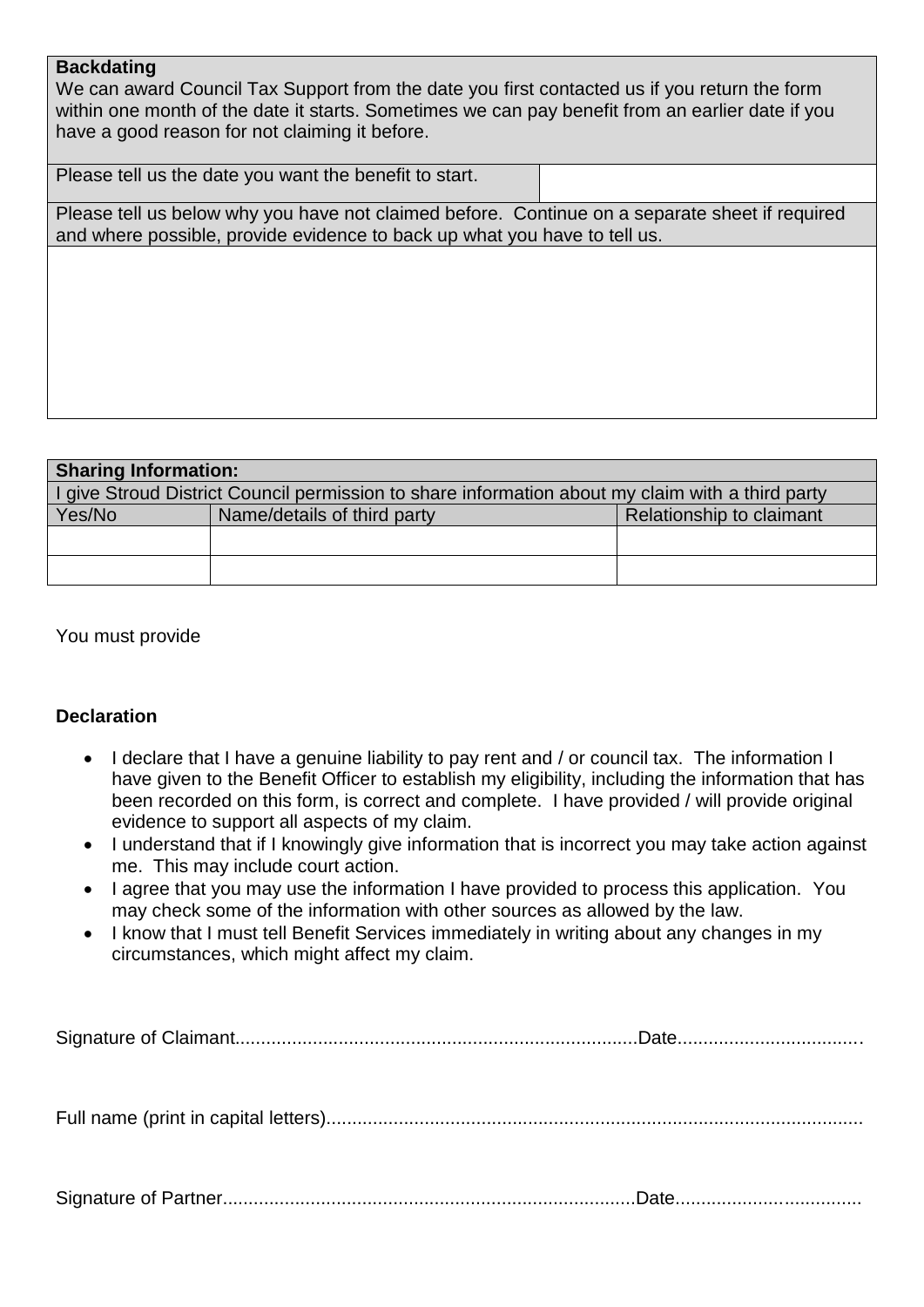|--|--|